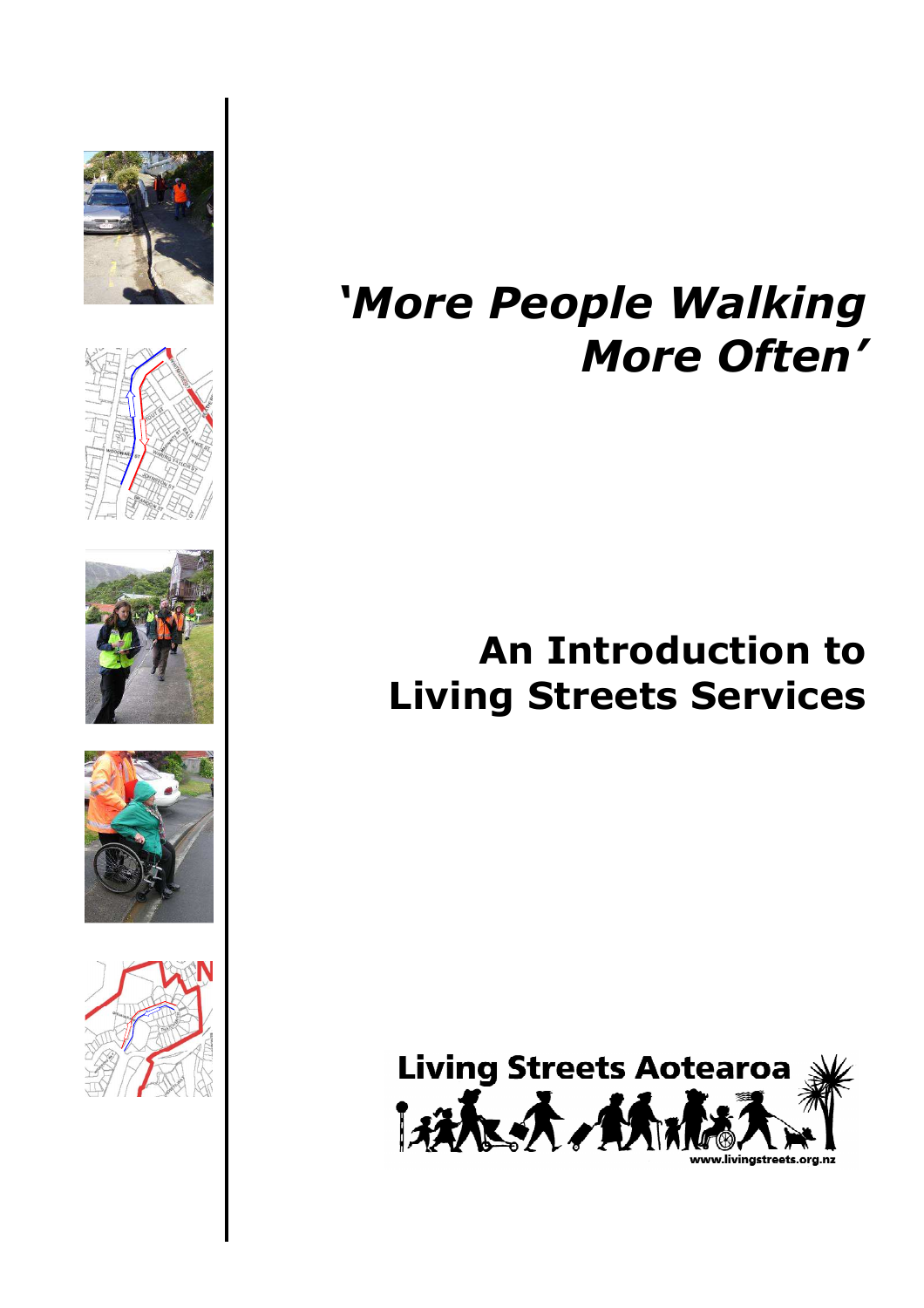## **CONTENTS**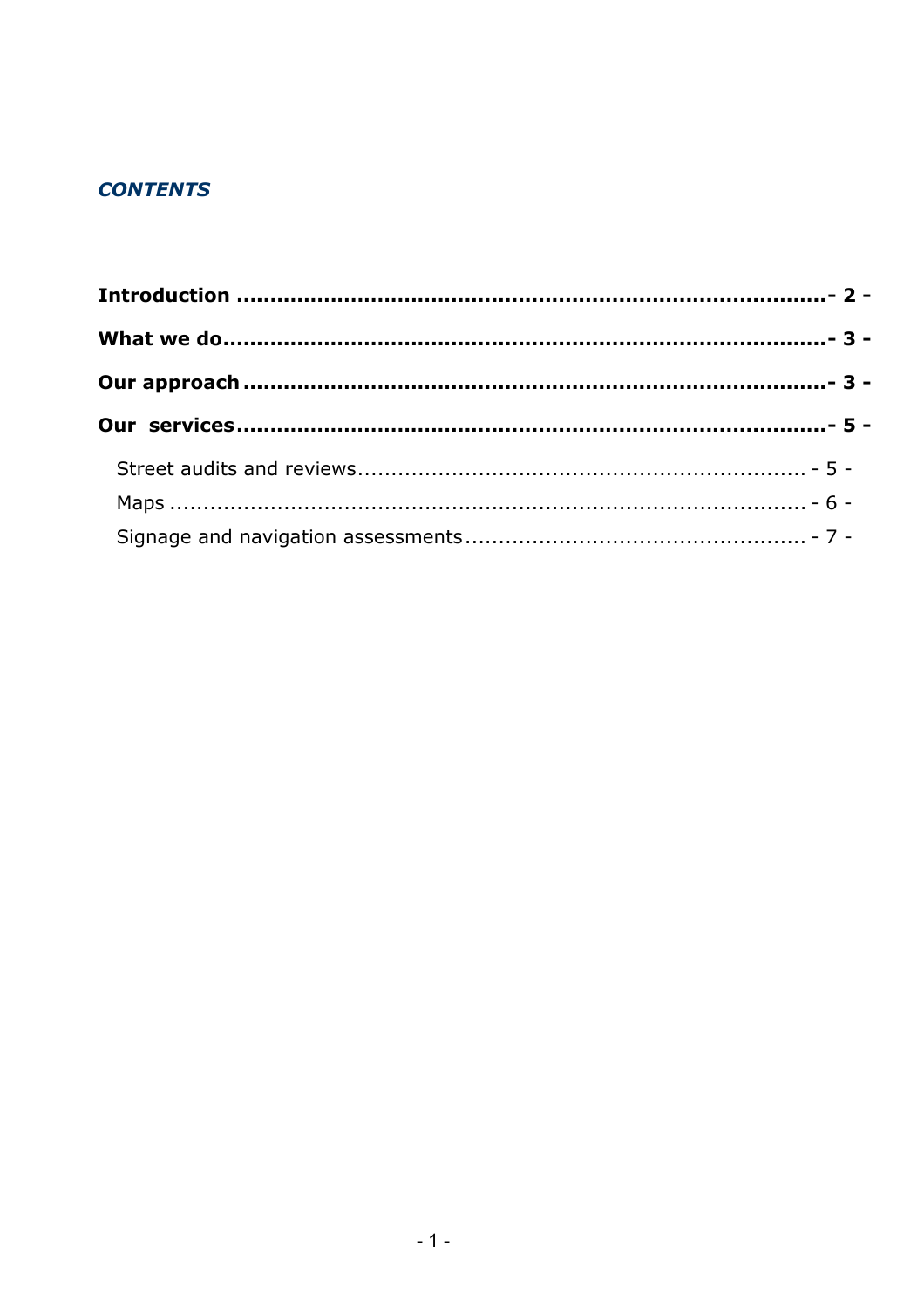## <span id="page-2-0"></span>*INTRODUCTION*

**Living Streets Aotearoa is New Zealand's national walking and pedestrian organisation, providing a positive voice for people on foot. The organisation began in 1998, was incorporated in 2002 and has a growing membership of professionals from numerous fields, elected members and passionate citizens.** 

**Living Streets works to create safe, attractive, vibrant streets where people want to walk and enjoy public spaces, with easy access to public transport. We exist because walking is part of virtually every journey yet the diverse needs of people on foot are often overlooked in transport, land use, urban design, public health, economic and recreation planning.** 

The Living Streets networks and local user groups have been increasing rapidly in recent years and have seen many successes, ranging from the installation of new signs showing pedestrian shortcuts around Lyttelton, to the hosting of the bi-ennial NZ Walking Conference. More recently we have established the Walk2work day campaign which saw 12 events across the country and over 2,000 people taking part.

Over the years we have developed significant expertise in walking related services including the production of walking maps and community street audits and reviews. We are now expanding our remit to deliver key services to Councils, businesses and communities.

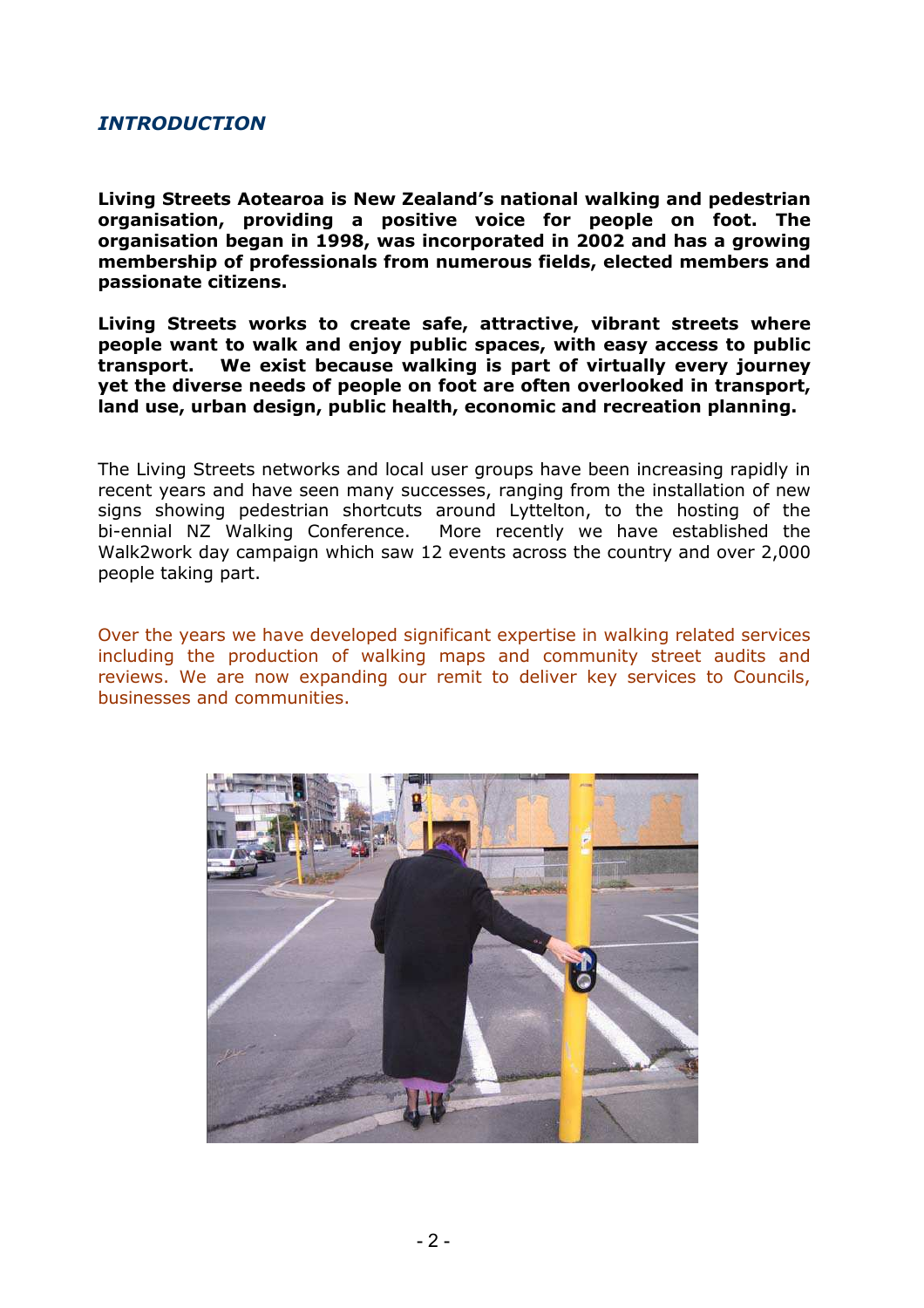## <span id="page-3-0"></span>*WHAT WE DO*

We provide a range of services that can be easily tailored to suit the needs of individual clients. We can draw on a mix of our products to deliver a bespoke project.

These can be grouped as:

*Community Streets audits and reviews*, to assess the quality of the walking environment and provide advice on improvements.

*Walking Maps,* providing high quality information to make life easier and more enjoyable for the walker.

*Navigation and signage assessments,* To determine the effectiveness of signage and the ease by which people can find their way around an area.

*Training,* to allow communities to produce maps and carry out their own street reviews in their area.

All of the products can be applied to a specific area or region or can focus on a key building, such as a hospital, university, or business. They can also target specific groups of users. For example, commuters or school children.

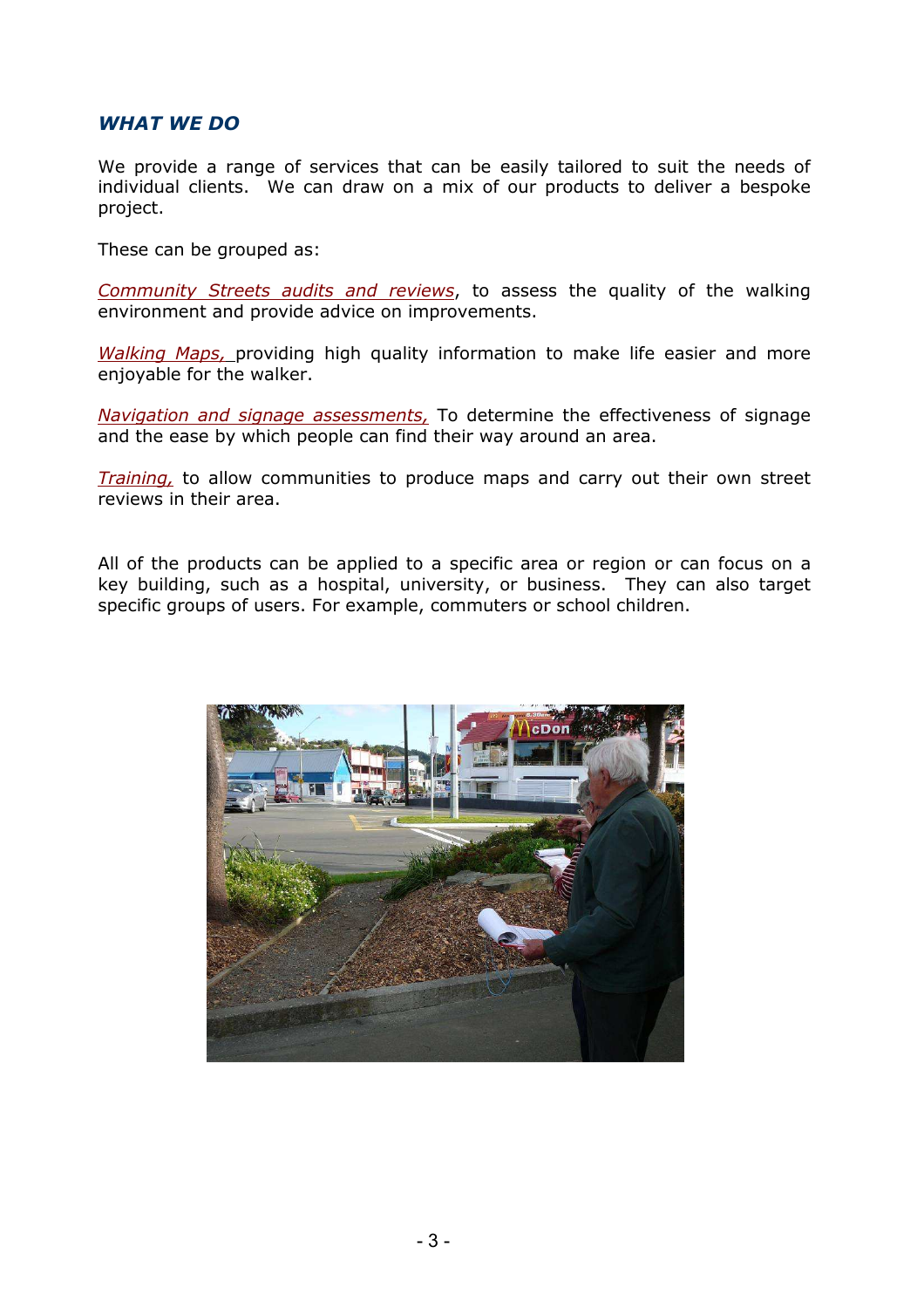## *OUR APPROACH*

#### **Specialist knowledge on walking and walkers needs**

The specialist knowledge base of our staff and members is crucial to understanding the needs and demands of walkers. This is also vital in identifying the barriers to walking and measures that can be easily taken to improve the walking environment.

#### **Grass roots approach**

We work with local communities at all stages of our work, giving local people a voice and an opportunity to participate. Local staff and volunteers are recruited to work on each project, giving vital grass roots knowledge, building partnerships and delivering specific and relevant benefits.

#### **Walking networks**

We have strong and established networks and links to authorities, organisations and communities throughout the country. Our networking staff work hard to maintain strong links to local communities and advocates. We are therefore uniquely placed to understand the needs of the people who really matter – the walkers.

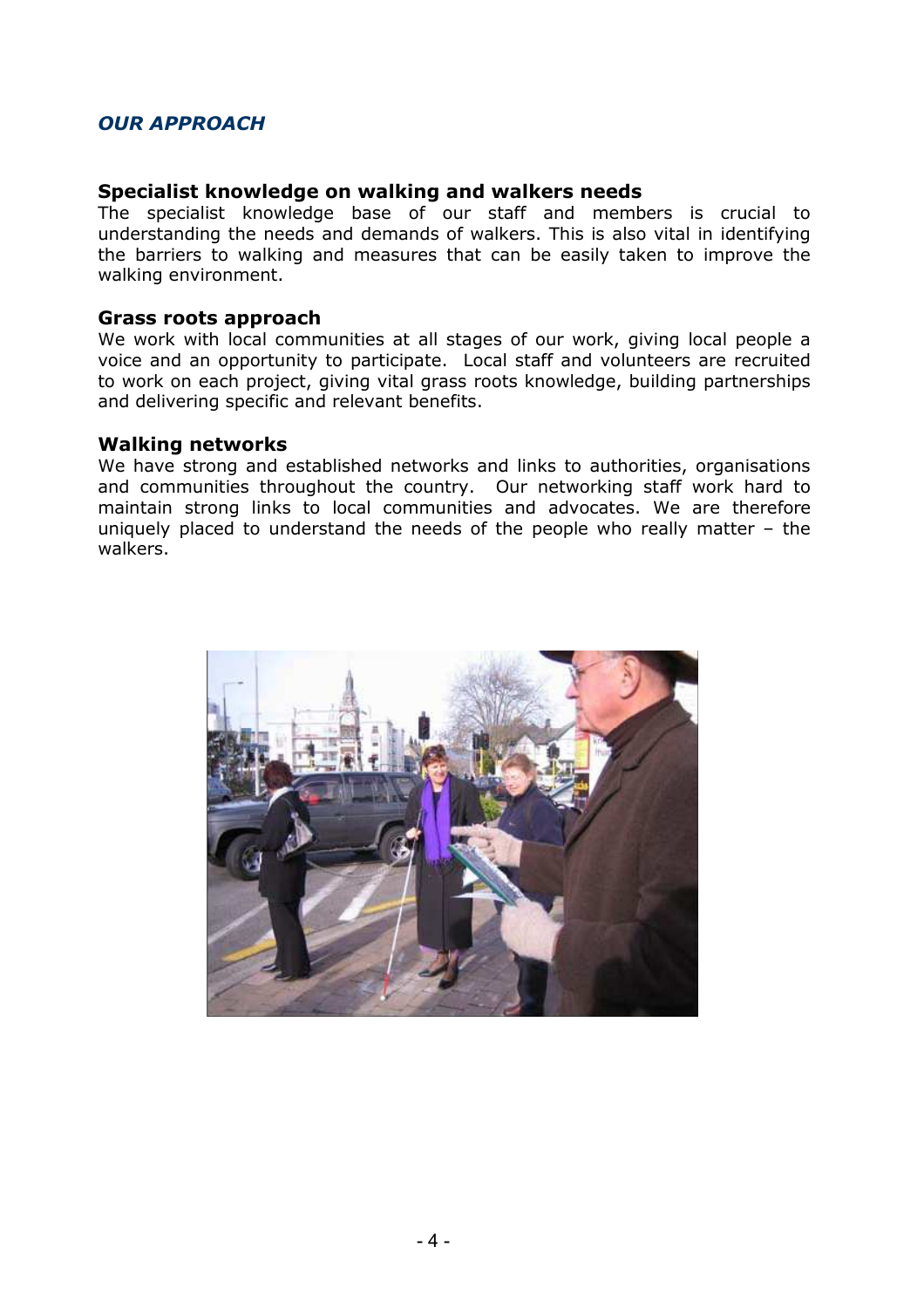## <span id="page-5-0"></span>*OUR SERVICES*

### **Street audits and reviews**

#### *Community Street Reviews (CSR's)*

As part of measuring walkability, Councils and other traffic planners need to assess pedestrian satisfaction with footpath quality.

One way of doing this is by running a Community Street Review. This is a tool developed by Living Streets Aotearoa, and further developed and supported by the New Zealand Transport Agency (NZTA).

A Community Street Review is an assessment of the walkability of a route from the point of view of the users. A group of local volunteers walk the route with a trained living streets reviewer and use a simple rating technique to identify problem areas and potential improvements. This then used to provide a Level of Service score (LOS) for each route section and crossing as well as for the route as a whole. Operational data (such as traffic numbers on adjacent roads) is also collected at the time. This is all then entered into the national database enabling a comparison over time and with other locations. The full methodology is described in [www.levelofservice.com](http://www.levelofservice.com/)

#### *Simple CSR*

A reduced scope of CSR is available for sites where the full review is not necessary and can be tailored to meet the client needs. The review is similar to a full CSR with local participants walking a designated route and providing an equivalent LOS score. Operational data is not usually collected and these are stand alone reviews, not inputted into the database for comparison.

Living Streets used this tool to carry out a Community Street Review to assess a key commuter route, for Wellington City Council. To have a look at this report, please go to - http://www.livingstreets.org.nz/street reviews.htm. Here a key bottleneck was found in the crossing of a major road. Key recommendations included improved road markings at crossings and some maintenance tasks.

#### *Accessibility Street audit*

A street audit is different to a review. It does not use the scoring system, but collects comments, identifies issues and makes recommendations for improvements. We can carry out an audit that identifies accessibility issues, focusing on the mobility or visually impaired, but also suitable for all users. Accessibility audits are completed by a group of local people with mobility or visual impairments, as well as key professionals from organisations such as the New Zealand Royal Foundation of the Blind and CCS Disability Action. A trained Living Streets reviewer will lead the audit.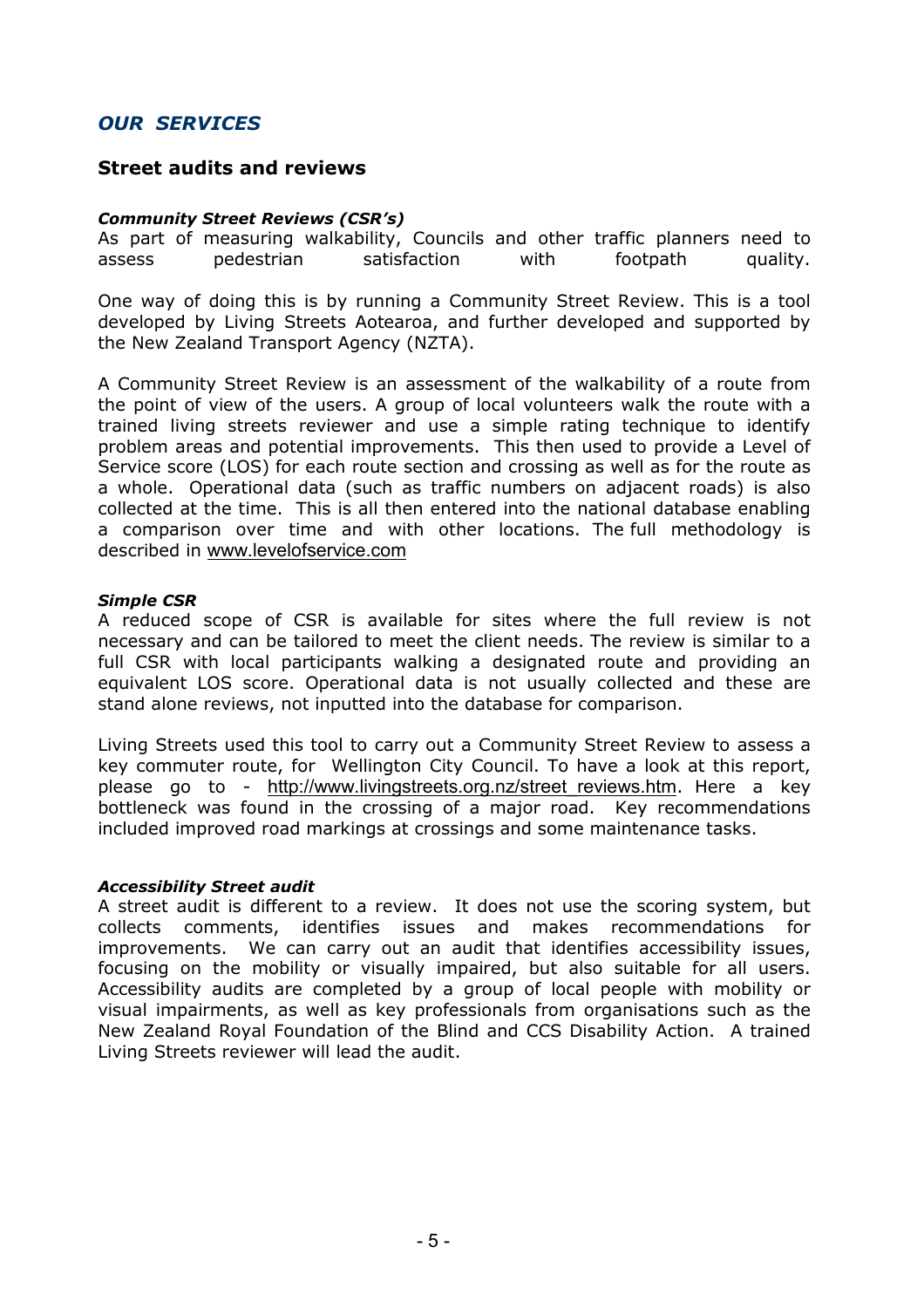## <span id="page-6-0"></span>**Maps**

#### *Walking maps*

Walking routes are often very different to driving routes and many pedestrian walkways are missing from standard streets maps. Our walking maps show all the routes and highlight pedestrian short-cuts and other features that support and encourage walking. These can be customised to focus on a particular area, building or campus and can also highlight recommended routes or points of interest.

These maps can be done in our standard format (see inset below) or can be custom designed.



Extract from the walking routes map produced for Victoria University of Wellington. (The green routes are pedestrian only, the red and red dotted lines show recommended and more challenging routes).

#### *Lunchtime and weekend walks maps*

Our lunchtime walks pocket maps, show great places to walk and interesting routes to encourage office bound workers to explore the city and get some fresh air. We ensure that walks are kept to under an hour so that they can be walked in a lunchbreak and choose routes that explore interesting heritage features or green spaces. For these maps, local people usually compile and test the routes. They can be customized to cover a town or areas of a city, or focus on a particular building or workplace, (such as the council offices). These can also be adapted to show family walking routes or longer weekend walks.